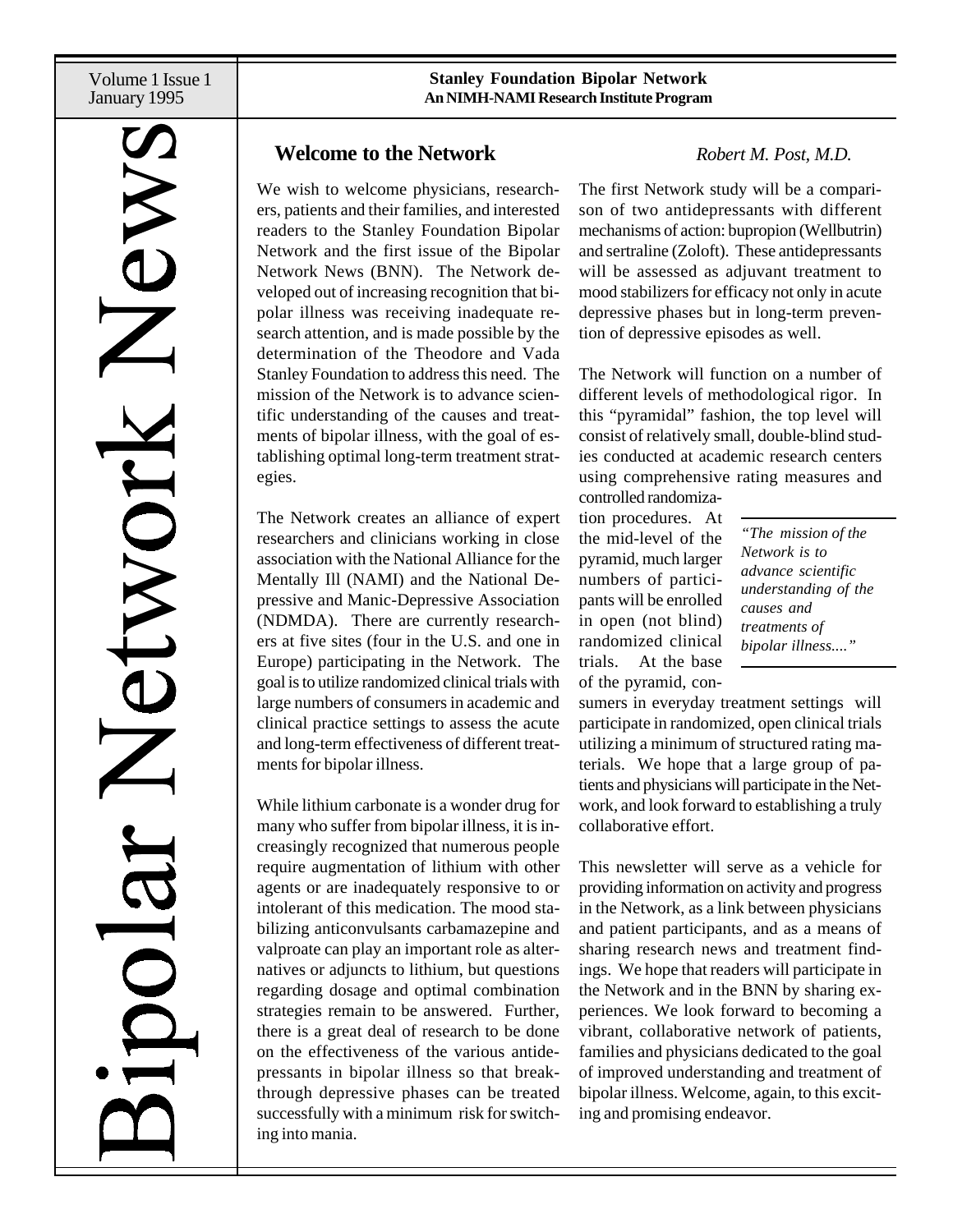### **Life Charting: A Portable Psychiatric History** *Gabriele S. Leverich, M.S.W.*

A fundamental principle of the Stanley Foundation Bipolar Network is patient participation in the illness assessment and treatment decision process. Those who volunteer to become part of the Network will be invited to participate in the systematic charting and monitoring of their own retrospective (historical) and prospective (current and ongoing) course of illness utilizing the NIMH Life Chart Method (LCM).

Careful monitoring and record keeping are particularly important for people with bipolar illness. There can be great variability in frequency, duration, and severity of manic and depressive episodes, not only from person to person but also in the course of one person's illness over time. The life chart provides a means of recording and tracking episodes, medications, severity of mood (both manic and depressive), hospitalizations, and concurrence of significant life events. With daily entries, a graphic representation of the course of illness and response to treatment is built. It can be easily shared with treatment providers or family members and becomes a continuous and permanent record.

Crucial aspects of each person's course of illness emerge in the construction of a life chart. These may include: 1) prior responses to treatment, including partial responses and possible development of tolerance to some medications; 2) cycle acceleration independent of treatment or associated with some antidepressant medications; 3) periods of noncompliance or drug discontinuation that are associated with relapse; and 4) vulnerability to episode recurrence in the presence of psychosocial stressors. The life chart thus helps clarify responses to and choices of psychotherapies and drug treatments in various phases of the illness.

The life charting process can also help identify new and not yet studied aspects of the illness. A particularly poignant example of the value of life charting is illustrated in the life chart on page 3. We are much indebted to Marina Geracoulis, whose experience directed us to a previously undescribed phenomenon now known as lithium discontinuation-induced refractoriness.

After the rapid onset of her illness with five severe, incapacitating depressions each lasting two to three months and followed by milder and briefer hypomanias, Ms. Geracoulis initiated long-term treatment, experiencing seven years of complete remission with renewed enjoyment of her life, family, and rewarding productivity. She considered lithium a "miracle drug." However, with the support of her physician she slowly

tapered the dosage of her lithium thinking that ongoing treatment was no longer necessary. Unfortunately, she suffered a severe relapse 1½ years later (the relapse rate for people with bipolar disorder is 90% in the first 18 months after stopping

*"Careful monitoring and record keeping are particularly important for people with bipolar illness..."*

medication [\[Suppes et al., 1991;](http://www.ncbi.nlm.nih.gov/htbin-post/Entrez/query?uid=1845226&form=6&db=m&Dopt=b) *Arch. Gen. Psych* [48:1082-1088](http://www.ncbi.nlm.nih.gov/htbin-post/Entrez/query?uid=1845226&form=6&db=m&Dopt=b)]). Despite restarting lithium immediately at the previously effective dose, and higher, she did not re-respond to lithium and remained treatment refractory to a variety of other medication combinations for the next five years.

Ms. Geracoulis, who came to NIMH for a series of experimental drug trials, gave us permission to use her life chart as a teaching and research tool for patients and clinicians. She has also been active in telling other patients and members of advocacy groups not to discontinue effective long-term treatment of their illness without serious consideration with their physician of all the dangers, including discontinuation-induced refractoriness.

*(Continued on page 4)*

**Contributors: Robert M. Post Gabriele S. Leverich Rachel Hayden Amy Thibault**

**For communication or to be placed on the mailing list, please write or fax to:**

**Bipolar Network News c/o Stanley Foundation Bipolar Network 6001 Montrose Rd #809 Rockville MD 20852**

**Fax: (301) 881-4192**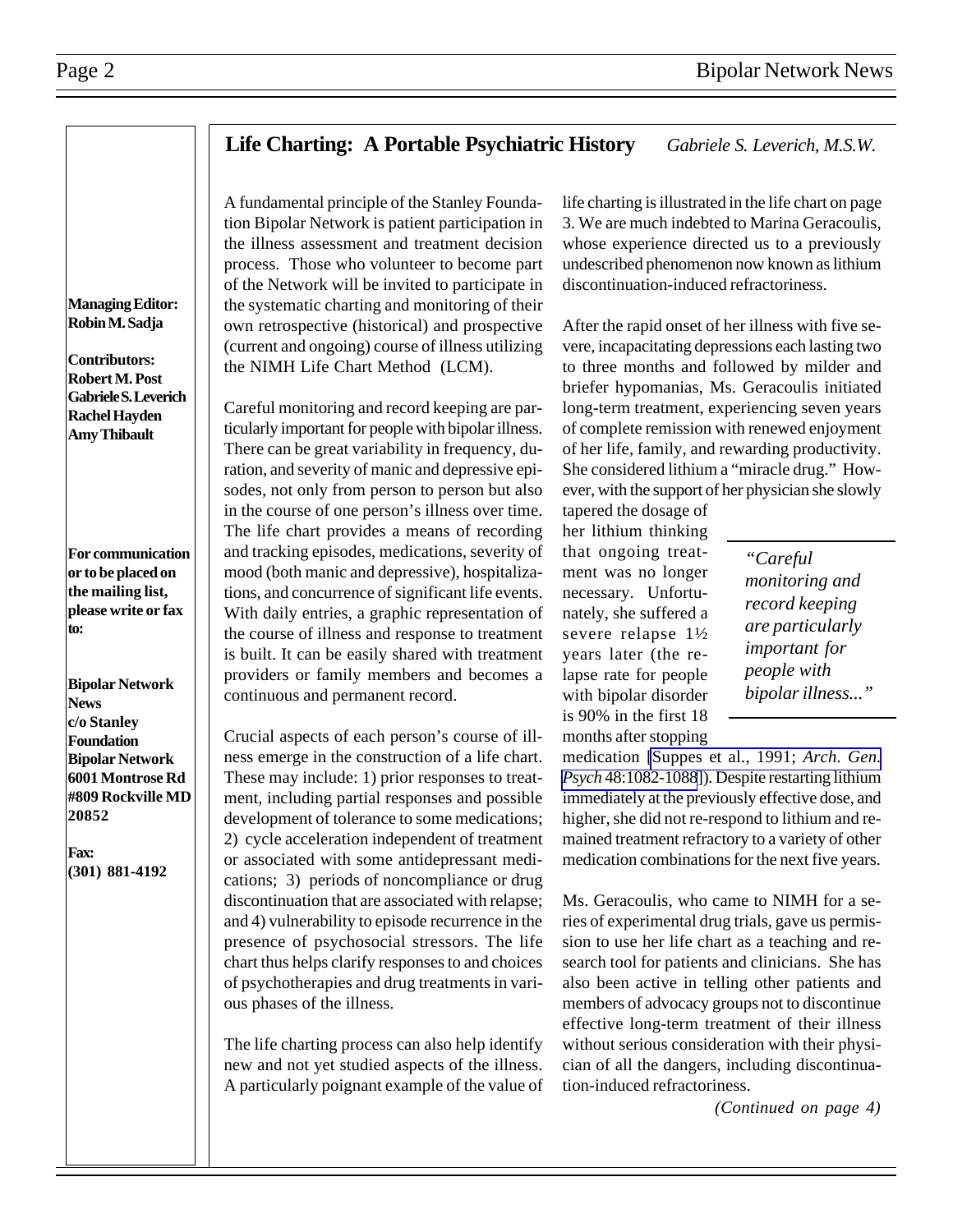# LITHIUM DISCONTINUATION-INDUCED REFRACTORINESS

Pt. 5459



This life chart clarifies how graphic depiction of a course of illness and response to treatment can uncover a new phenomenon of considerable clinical importance. This life chart suggests that if this patient had continued her treatment with lithium, she would have stayed well. Discontinuing an effective medication can thus potentially add another liability to the already high risk of recurrence following the discontinuation of lithium, namely the possibility of failure to re-respond, as illustrated in this figure. Together these observations point to the importance of staying on long-term effective medications for bipolar illness even when there have been no problems for many many years!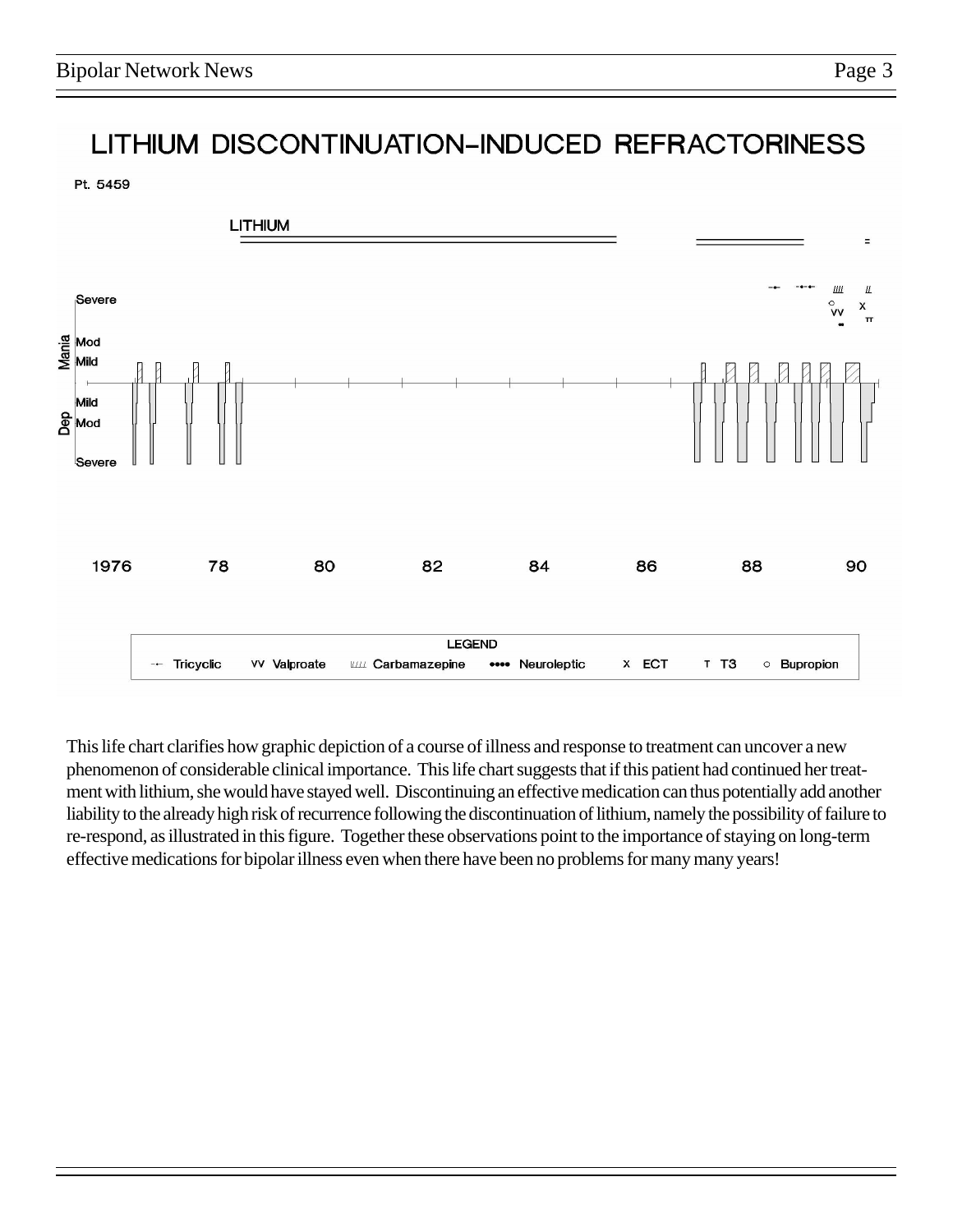*Life Charting, cont. from page 2*

In light of Ms. Geracoulis' experience, all NIMH life charts were re-reviewed and it was determined that a group (14%) of people who had become unresponsive to lithium shared this mode of lithium discontinuation-induced refractoriness. In other words, discontinuation of effective lithium therapy can result, for a small subgroup of patients, in recurrence of a pattern of cycling which may become unresponsive to subsequent re-initiation of lithium and/or other medications. We published our initial observations as a brief report [\(Post et al.](http://www.ncbi.nlm.nih.gov/htbin-post/Entrez/query?uid=1443252&form=6&db=m&Dopt=b) 1992; *Am J Psych* [149:1727-1729](http://www.ncbi.nlm.nih.gov/htbin-post/Entrez/query?uid=1443252&form=6&db=m&Dopt=b)) to alert physicians to the possibility of this phenomenon, which has since been observed by other clinicians.

We believe that the construction of a retrospective (historical) life chart and continued prospective (current and ongoing) charting of the illness are of value for everyone involved. The life chart represents a portable psychiatric history and enhances the partnership between patient, family and clinician.

Within the Stanley Foundation Bipolar Network, the LCM will be utilized as an important measure of outcome in the various research protocols. We will continue in this newsletter to publish information and findings derived from life charts as part of our effort to promote a collaborative and productive dialogue between patients, researchers and clinicians.

If you are interested in more information on life charting and its use in recurrent affective disorder, contact:

Gabriele S. Leverich, M.S.W. Biological Psychiatry Branch National Institute of Mental Health Building 10, Room 3N212 10 Center Drive MSC 1272 Bethesda, MD 20892-1272

Fax: (301) 402-0052

## **AROUND THE NETWORK**

In future issues of the Bipolar Network News we will spotlight activities of interest at the various research centers participating in the Network's clinical trials. To date, the principal investigators and field centers include:

Robert M. Post, M.D., Kirk Denicoff, M.D., & Gabriele S. Leverich, M.S.W. Biological Psychiatry Branch, NIMH Bethesda, Maryland

Lori Altshuler, M.D. West LA VA Medical Center Los Angeles, California

Paul Keck, M.D. & Susan McElroy, M.D. University of Cincinnati College of Medicine Cincinnati, Ohio

John Rush, M.D. & Patricia Suppes, M.D., Ph.D. Southwestern Medical Center at Dallas Dallas, Texas

Willem Nolen, M.D. H.C. Rumke Group Utrecht, The Netherlands

**Coordinating Director of the Network:** Keith Kramlinger, M.D. Mayo Clinic Rochester, Minnesota

### **Research Note** *Current Findings*

A promising but not definitive marker for vulnerability to manic depressive illness has been found on [chromosome 18](http://www.ncbi.nlm.nih.gov/htbin-post/Entrez/query?uid=8016089&form=6&db=m&Dopt=b). However, researchers reporting their findings at the 1994 meeting of the American College of Neuropsychopharmacology caution that it is likely to be many years before the biochemical defect coded by this area of chromosome 18 is identified, and note that the current state of knowledge is not sufficient to provide a diagnostic test.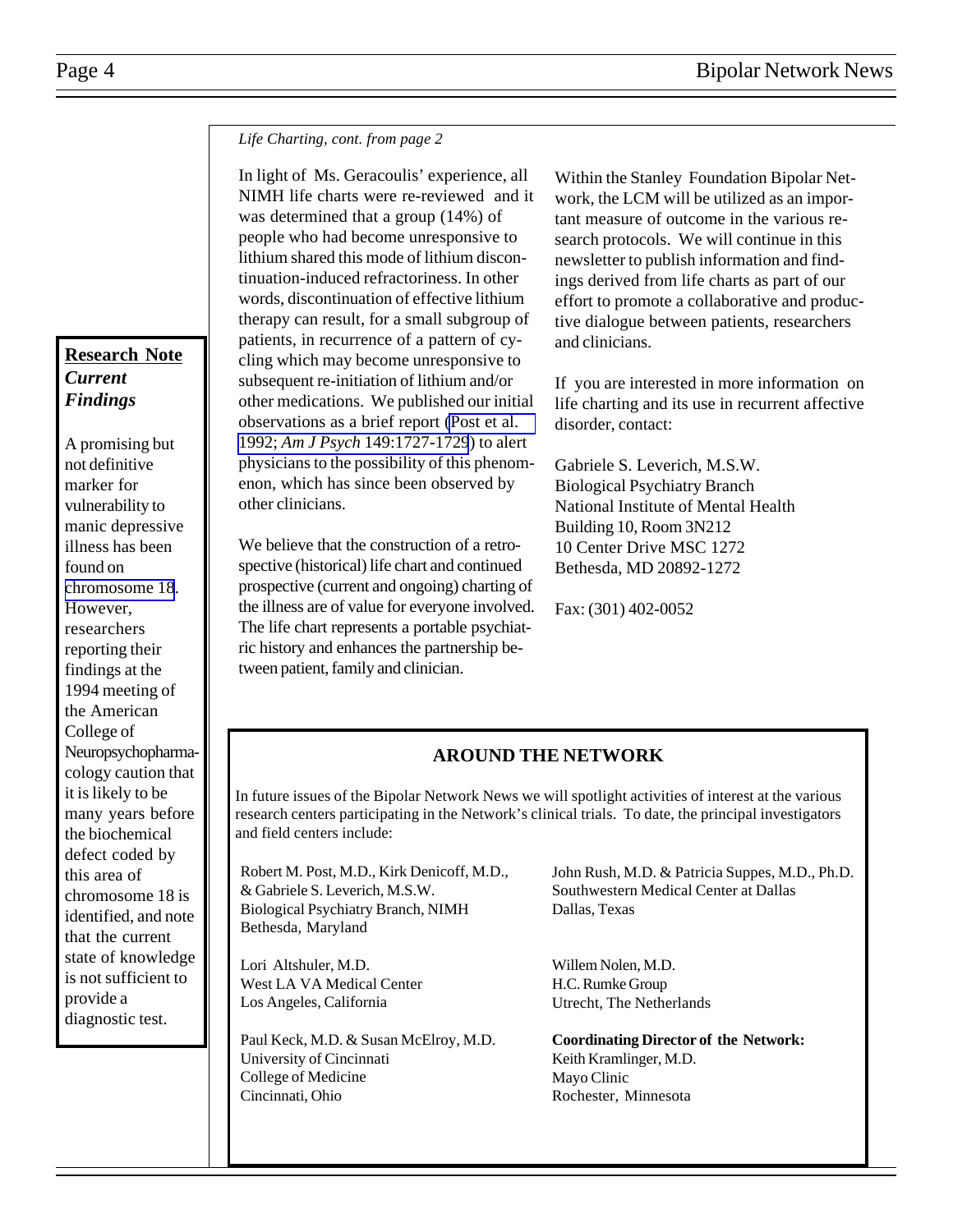*An important goal of the Network is to encourage the exchange of information among clinicians concerning important issues in the diagnosis and treatment of bipolar disorder. The Clinical Update will provide a forum in which this exchange can take place. We will use this vehicle for reporting important research findings and articles of interest from the literature. The BNN invites clinicians to share clinical experiences, and research findings.*

### **Recognizing Lithium Failure**

Although over half of those people with bipolar disorder who are on lithium therapy relapse while on the drug, this "failure" is often not recognized, and alternative or adjunctive therapies are often overlooked, according to Jonathan M. Himmelhoch, MD ("On the failure to recognize lithium failure," 1994; *Psych. Annals* 24:241-249).

Himmelhoch contends that part of the problem is the mistaken notion that lithium is solely an antimanic agent. In fact, it functions in the system in numerous ways, and has potent antidepressant effects both as a monotherapy and as an antidepressant augmenting agent. Himmelhoch notes that lithium's effects can be very subtle and may vary depending on the current affective state of the patient. Thus, strict adherence to traditionally accepted therapeutic serum levels may overlook the varying clinical effects of lithium and often results in levels that are too high or are subtly toxic. (The author notes numerous side effects such as weight gain, thirst, sluggishness, and decreased sex drive which are often tolerated unnecessarily as they might be alleviated by lowering the dose of lithium.) In other words, the wide range of mood states of the patient (manic, hypomanic, mixed, depressed, agitated, etc.) as well as the more subtle side effects must be recognized and the effects of pharmacological treatment monitored in light of these variations so that appropriate and optimal treatment decisions can be made.

Himmelhoch concludes by recommending that "...although lithium salts remain the principal agents for the management of manic-depressive illness, they cannot be used in a heavyhanded, mechanical fashion. Moreover, lithium therapy must often be supplemented by polypharmacological interventions consisting of permutations and combinations of antikindling agents, monoamine oxidase inhibitors, serotonin reuptake inhibitors, neuroleptics, benzodiazepines, and/or calcium channel blockers if optimal management of manic-depressive illness is to be achieved."

*(Editor's note: Himmelhoch's arguments point to the usefulness of utilizing the life chart method for tracking an individual's illness over time. All the subtle or dramatic responses to lithium and other medications, as well as the entire range of dramatic and subtle side effects, are made visible for consideration and evaluation by consumer and physician, thus enhancing the likelihood of optimum treatment choices being made.)*

### **Calcium Channel Blockers**

An article by [Pazzaglia et al. \("Preliminary](http://www.ncbi.nlm.nih.gov/htbin-post/Entrez/query?uid=8177920&form=6&db=m&Dopt=b) [controlled trial of nimodipine in ultra-rapid cy](http://www.ncbi.nlm.nih.gov/htbin-post/Entrez/query?uid=8177920&form=6&db=m&Dopt=b)cling affective dysregulation," 1993; *Psych Res* [49:257-272](http://www.ncbi.nlm.nih.gov/htbin-post/Entrez/query?uid=8177920&form=6&db=m&Dopt=b)) reports the successful use of the calcium channel blocker nimodipine (Nimotop) in a small number of subjects at the NIMH with rapid and ultra-rapid cycling bipolar illness. In several instances, participants improved on active drug, relapsed on placebo, and improved again when the drug was reinstituted. (A double-blind methodology was used.) In an extension of the original study, one-third of 26 otherwise refractory participants improved when treated with nimodipine alone or in combination with the mood stabilizing drug carbamazepine (Tegretol). The authors note that much work still needs to be done to more accurately define the population most likely to respond to nimodipine. Responders to nimodipine, which is very expensive, failed to respond to another calcium channel blocker verapamil (Calan), but were well maintained on the calcium channel blocker isradipine (DynaCirc).